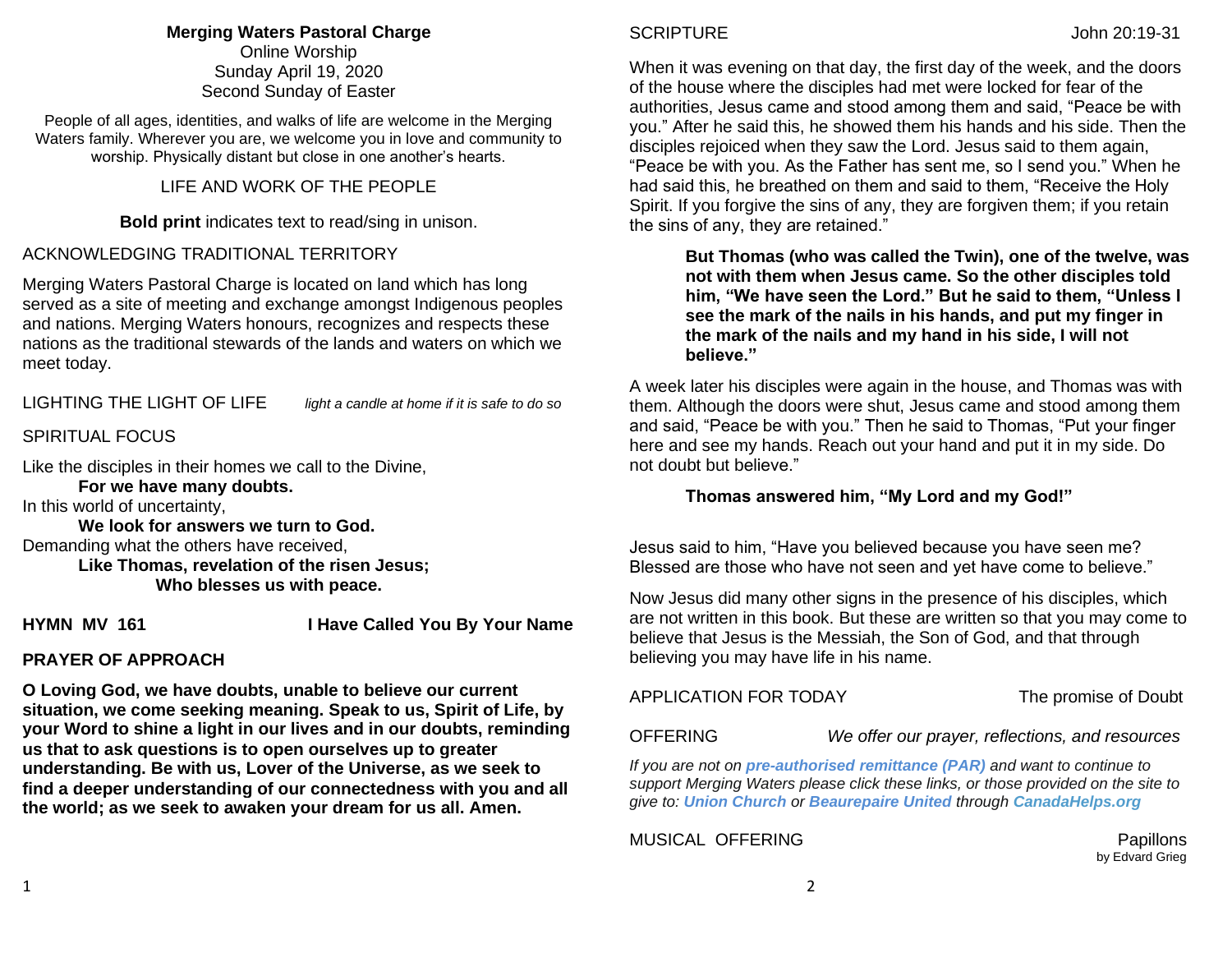### **PRAYER OF DEDICATION**

**May these gifts provide for your work to be done, O Spirit of life. May they bring hope to those in fear and peace to those in despair. Revealing your love through the work they support. Amen.**

# **PRAYERS OF JOY AND CONCERN**

# **THE JESUS PRAYER FOR TODAY**

### **O, Source of Life**

**Connectedness beyond simple perception, We hold our experience of you as sacred. May we choose to live the good you call for In our lives as well as our imaginings. Nourish our bodies and spirits inspiring us To share the abundance we have. Challenge us to show understanding and love for others As we need to be understood and loved. Help us overcome our shortcomings To be our best selves As you have, do, and will always know we can Forever and ever. May we all make it so. Amen**

## **HYMN VU 703 In The Bulb There Is A Flower**

### COMMISSIONING & BENEDICTION

MUSICAL SENDING Jazzalujah

 G. F. Handel arr. Michael Woytiuk

**Thank you to for joinging us today Peace be upon your journey**

**MERGING WATERS PASTORAL CHARGE Merging Waters THE UNITED CHURCH OF CANADA** Pastoral Charge **UNION CHURCH STE. ANNE DE BELLEVUE, QUE. « An Affirming Congregation » Pierre Gallant; Union Musician Email: [piregnt@hotmail.com](mailto:piregnt@hotmail.com) & BEAUREPAIRE UNITED CHURCH BEACONSFIELD, QUE. Michael Woytiuk; Ministry of Music Rev. Ryan Fea, Ordained Minister**  Welcome Grace Service Love **[ryanfea.mergingwaters@gmail.com](mailto:ryanfea.mergingwaters@gmail.com)**  Community **Susan Smith, Office Administrator Email: [mergingwaters@bellnet.ca](mailto:mergingwaters@bellnet.ca) Cell: (514) 445-2618 Website: [www.mergingwaters.ca](http://www.mergingwaters.ca/)**

#### **UPCOMING SERVICES at 10:30 a.m. April 19th . Second Sunday of Easter April 26th . Third Sunday of Easter May 3rd . Fourth Sunfday of Easter May 10th . Fifth Sunday of Easter May 17th . Sixth Sunday of Easter Worship at Merging Waters: [www.mergingwaters.ca/Worship-online](http://www.mergingwaters.ca/Worship-online)**

Attributions: New Revised Standard Version Bible, copyright © 1989 the Division of Christian Education of the National Council of the Churches of Christ in the United States of America. Used by permission. All rights reserved. Spiritual Focus, Prayer of Approach, & Jesus Prayer For Today by Rev. Ryan Fea, © 2020. Used with permission. All rights reserved. Hymn Reprint & Podcasting Licences: One Licence # A-730039 & CCLI Licence # 11249529

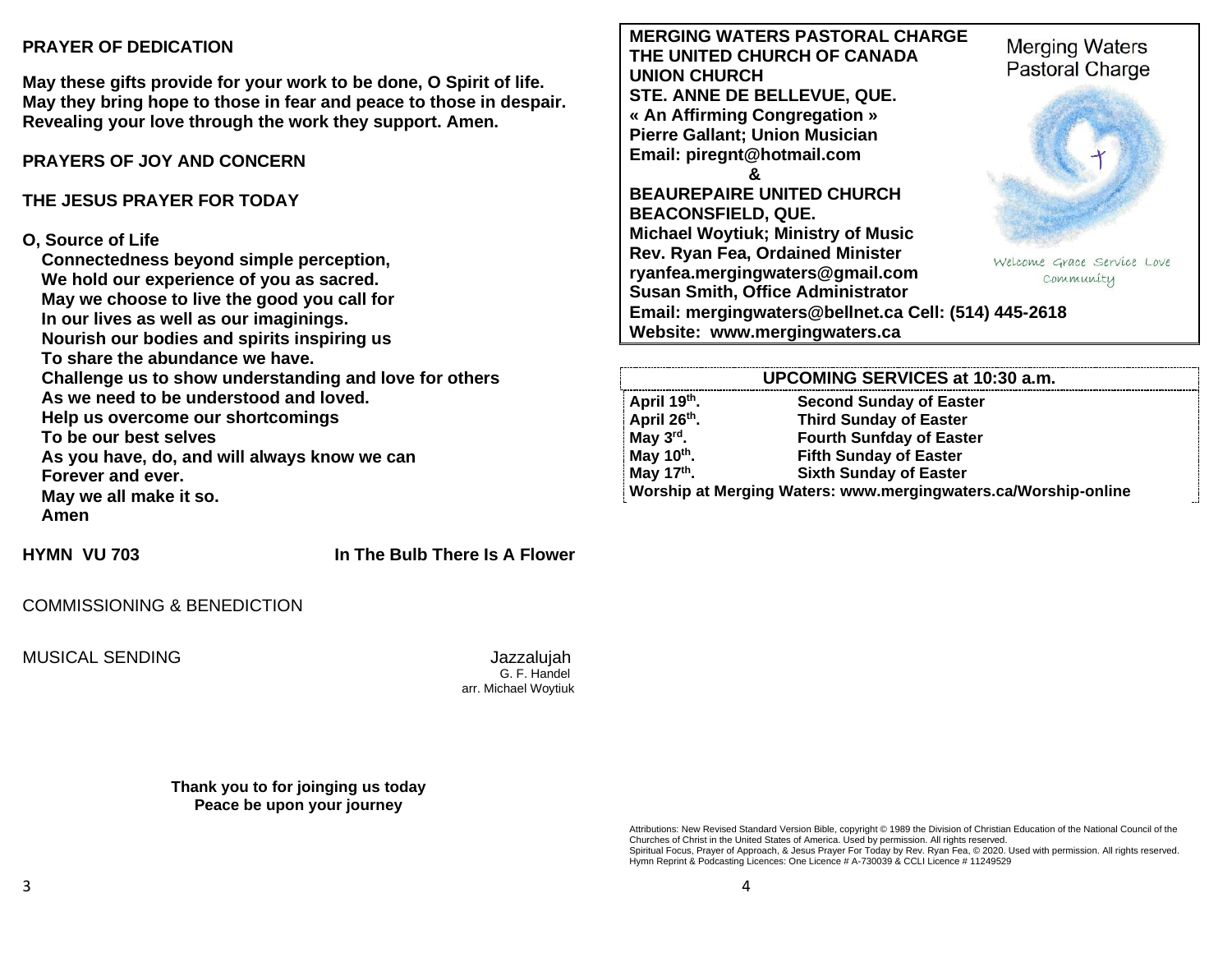### **HYMN LYRICS**

#### **More Voices 161 I Have Called You By Your Name**

**I have called you by your name, you are mine; I have gifted you and ask you now to shine. I will not abandon you; all my promises are true. You are gifted, called, and chosen; you are mine.**

**I will help you learn my name as you go; read it written in my people, help them grow. Pour the water in my name, . speak the word your soul can claim, offer Jesus' body given long ago.**

**I know you will need my touch as you go; feel it pulsing in creation's ebb and flow. Like the woman reaching out, choosing faith in spite of doubt, hold the hem of Jesus' robe, then let it go.**

**I have given you a name, it is mine; I have given you my Spirit as a sign. With my wonder in your soul, make my wounded children whole; go and tell my precious people they are mine.**

**In the bulb there is a flower; in the seed, an apple tree; In cocoons, a hidden promise: butterflies will soon be free! In the cold and snow of winter there's a spring that waits to he, unrevealed until its season, something God alone can see.**

**There's a song in every silence, seeking word and melody; there's a dawn in every darkness, bringing hope to you and me. From the past will come the future; what it holds, a mystery, unrevealed until its season, something God alone can see.**

**In our end is our beginning; in our time, infinity; in our doubt there is believing; in our life, eternity. In our death, a resurrection; at the last, a victory, unrevealed until its season, something God alone can see.**